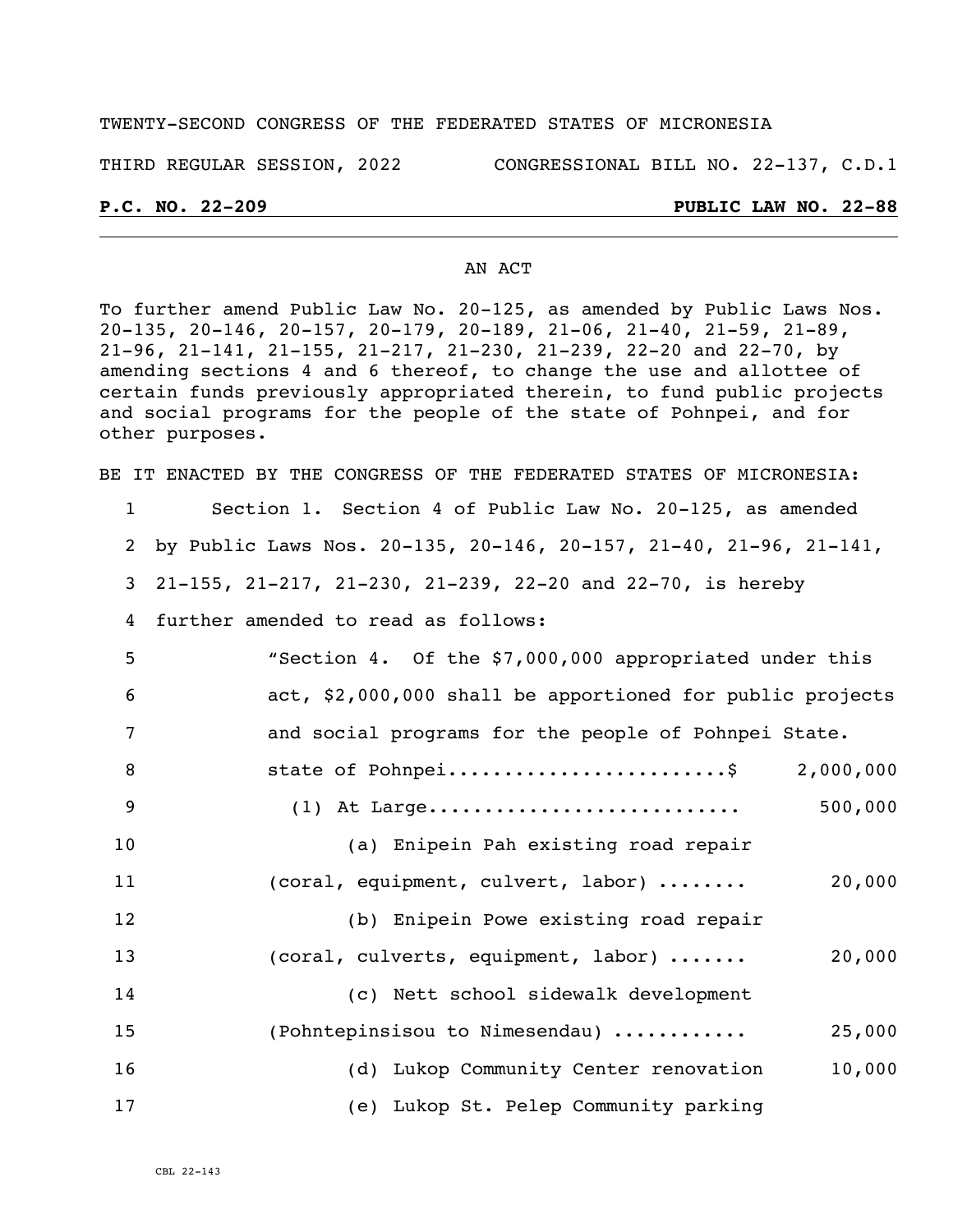| $\mathbf{1}$   | maintenance  \$                                  | 5,000  |
|----------------|--------------------------------------------------|--------|
| $\overline{2}$ | (f) Madolenihmw Enipoas to Wapar                 |        |
| 3              | secondary road repair                            | 15,000 |
| 4              | (g) Kitti Isokohnedi building                    |        |
| 5              | fencing, parking and driveway improvement.       | 40,000 |
| 6              | (h) Nanpahlap road improvement                   | 40,000 |
| 7              | (i) Nanpohnmal road paving/maintenance           | 20,000 |
| $\, 8$         | (j) Sokehs, Palikir, Tomwara                     |        |
| 9              | road improvement                                 | 20,000 |
| 10             | (k) Nukuoro Community building                   | 25,000 |
| 11             | (1) Palipowe road and repair                     |        |
| 12             | maintenance                                      | 20,000 |
| 13             | (m) Nanpohnsapw Paliais, Nett road               |        |
| 14             | paving/maintenance                               | 45,000 |
| 15             | $(n)$ Sokehs road improvement                    | 35,000 |
| 16             | (o) Pwudoi road development and repair           | 15,000 |
| 17             | Toamwara road maintenance<br>(p)                 | 15,000 |
| 18             | (q) Kitti, Dien, Nikahn secondary                |        |
| 19             | road construction                                | 20,000 |
| 20             | (r) Overseas and Local Medical Assistance 15,000 |        |
| 21             | (s) Nursing training/                            |        |
| 22             | Conference                                       | 4,000  |
| 23             | (t) Nett school sidewalk development             |        |
| 24             | (Nett school to Nanpil road)                     | 25,000 |
| 25             | (u) Nett sidewalk extension (Bank of             |        |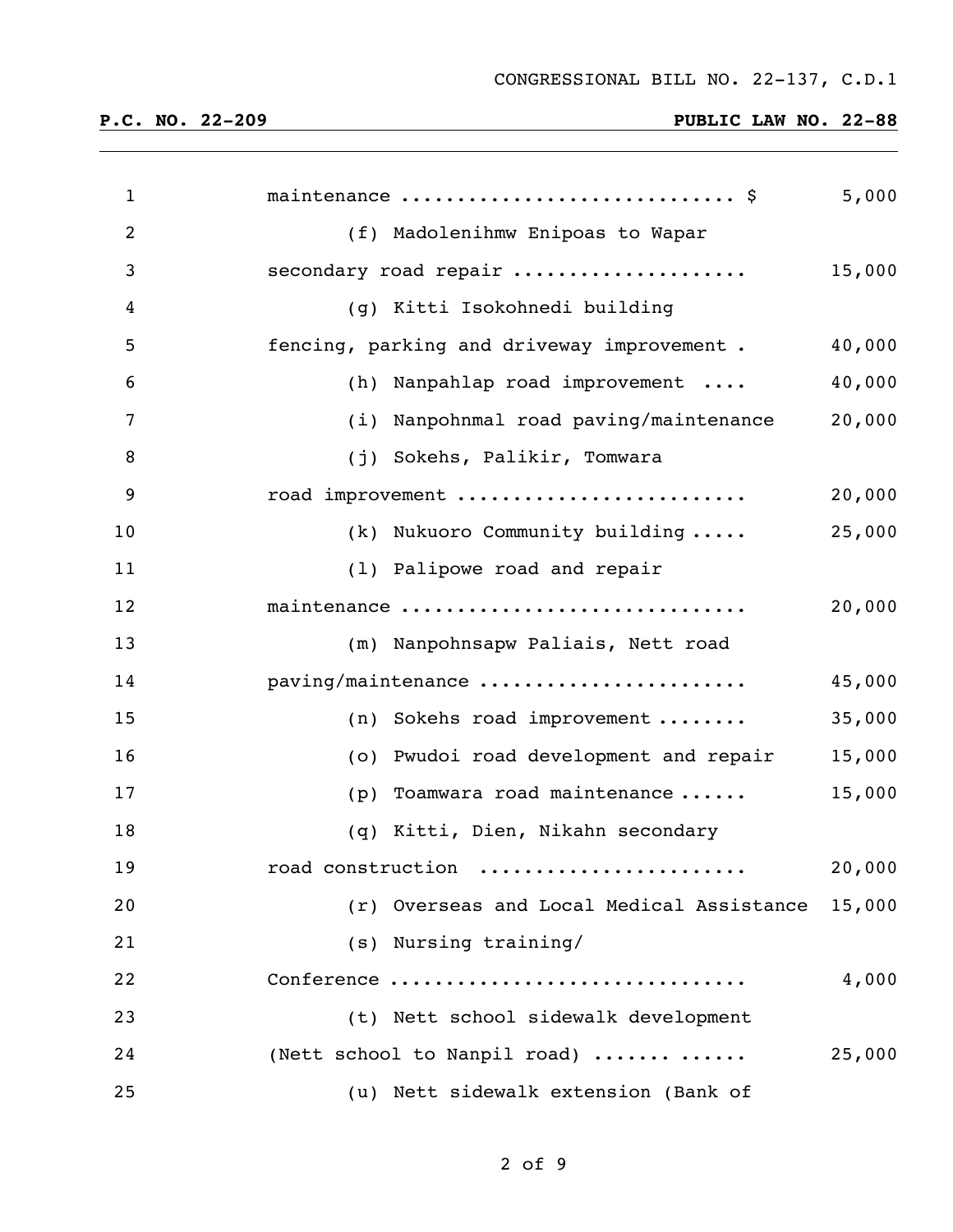| $\mathbf{1}$   | Guam to Pohnpei Hospital)  \$          | 25,000  |
|----------------|----------------------------------------|---------|
| $\overline{2}$ | (v) Sokehs road drainage and           |         |
| 3              | repair improvement                     | 25,000  |
| 4              | (w) Wone water system                  |         |
| 5              | improvement                            | 16,000  |
| 6              | (2) Election District No. 1            | 500,000 |
| 7              | (a) Sokehs ridge cleaning/road         |         |
| 8              | maintenance                            | 18,000  |
| 9              | (b) Pohrakied sidewalk supplement      | 45,000  |
| 10             | (c) Solar refrigerators/freezers,      |         |
| 11             | solar lights                           | 30,000  |
| 12             | (d) LED lights/Solar lights            | 20,000  |
| 13             | (e) Kaselehlia/PCR retaining           |         |
| 14             | wall supplemental                      | 7,500   |
| 15             | (f) Pohnpei Public Library subsidy.    | 15,000  |
| 16             | (g) Nukuoro Municipal Government       |         |
| 17             |                                        | 20,000  |
| 18             | (h) Election District No. 1 Outer      |         |
| 19             | Island internet equipment/rental       | 40,000  |
| 20             | (i) Purchase of Synthetic Thatches.    | $-0-$   |
| 21             | Election District No. 1 schools<br>(i) |         |
| 22             | current and prior obligations          | 20,000  |
| 23             | Beautification project<br>(k)          | 20,000  |
| 24             | Nanmohs new road<br>(1)                | 30,000  |
| 25             | (m) Deketik Causeway Boulders          | 20,000  |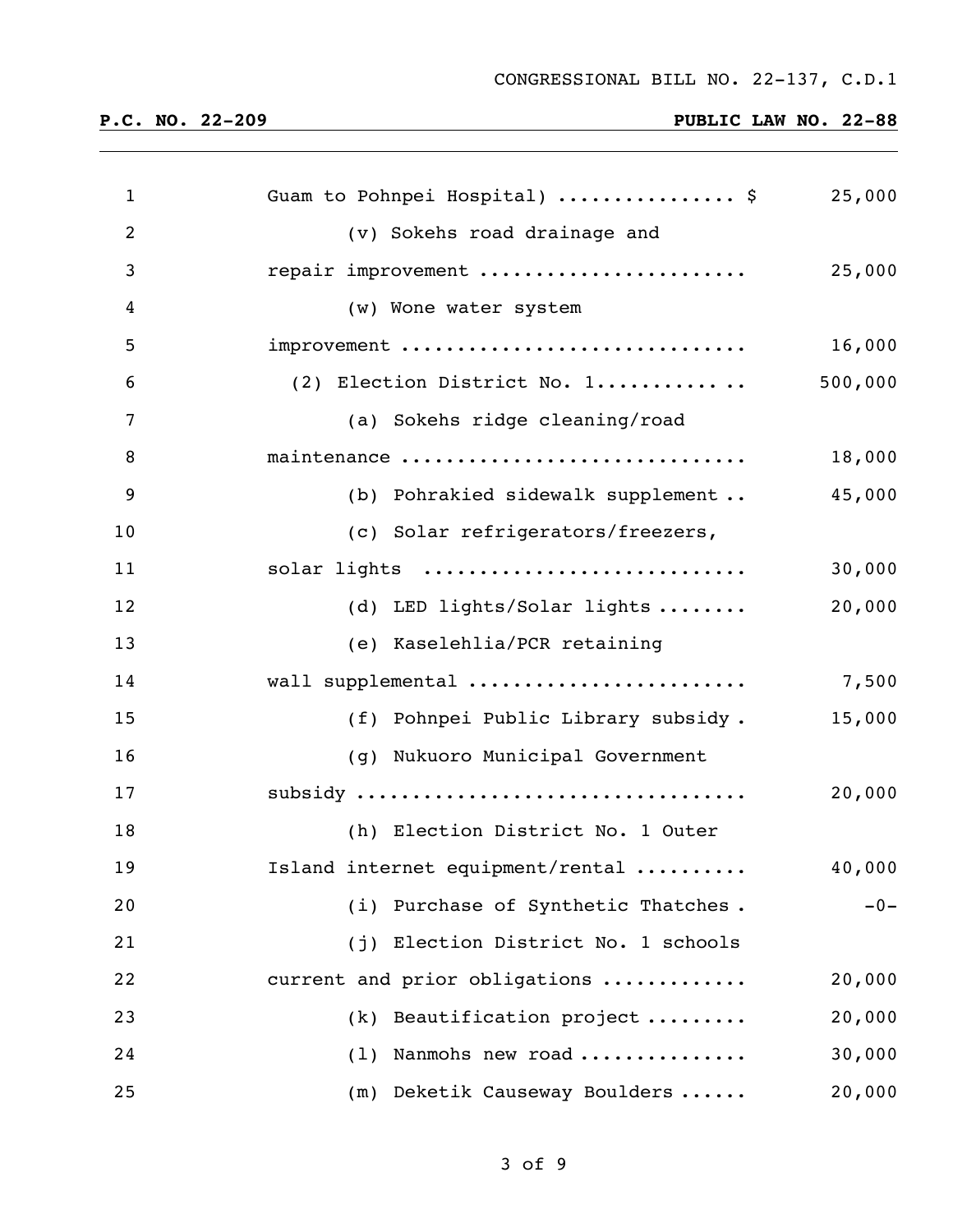| $\mathbf{1}$   | (n) Deketik Causeway exercise        |         |
|----------------|--------------------------------------|---------|
| $\overline{2}$ | equipment/installation  \$           | 10,000  |
| 3              | (o) Culvert materials/improvement    | 10,000  |
| 4              | (p) Pohnpei Utility Corporation      |         |
| 5              | (PUC) water plant subsidy            | 10,000  |
| 6              | (q) Led lights/Solar                 | 30,000  |
| 7              | (r) Sokehs Municipal government      |         |
| 8              | retaining wall                       | 54,500  |
| 9              | $(s)$ Sekere new road                | 30,000  |
| 10             | (t) Sapwoh Community Nahs renovation | 20,000  |
| 11             | (u) Sapwuahfik Community             |         |
| 12             | Houses renovation                    | 10,000  |
| 13             | (v) Communication solar power        |         |
| 14             | source and radios                    | 10,000  |
| 15             | (w) Pohnpei State Detective          |         |
| 16             | Office Renovation                    | 30,000  |
| 17             | (3) Election District No. 2          | 500,000 |
| 18             | (a) Enpein road improvement          | 20,000  |
| 19             | (b) Medical referral program         | 40,000  |
| 20             | (c) Students' financial assistance.  | 40,000  |
| 21             | (d) Youths' events, activities and   |         |
| 22             | programs                             | 10,000  |
| 23             | (e) Kepine to Sapwalapw road         | $-0-$   |
| 24             | (f) Nankepira road improvement       | 50,000  |
| 25             | (g) Nanphalap road improvement       | $-0-$   |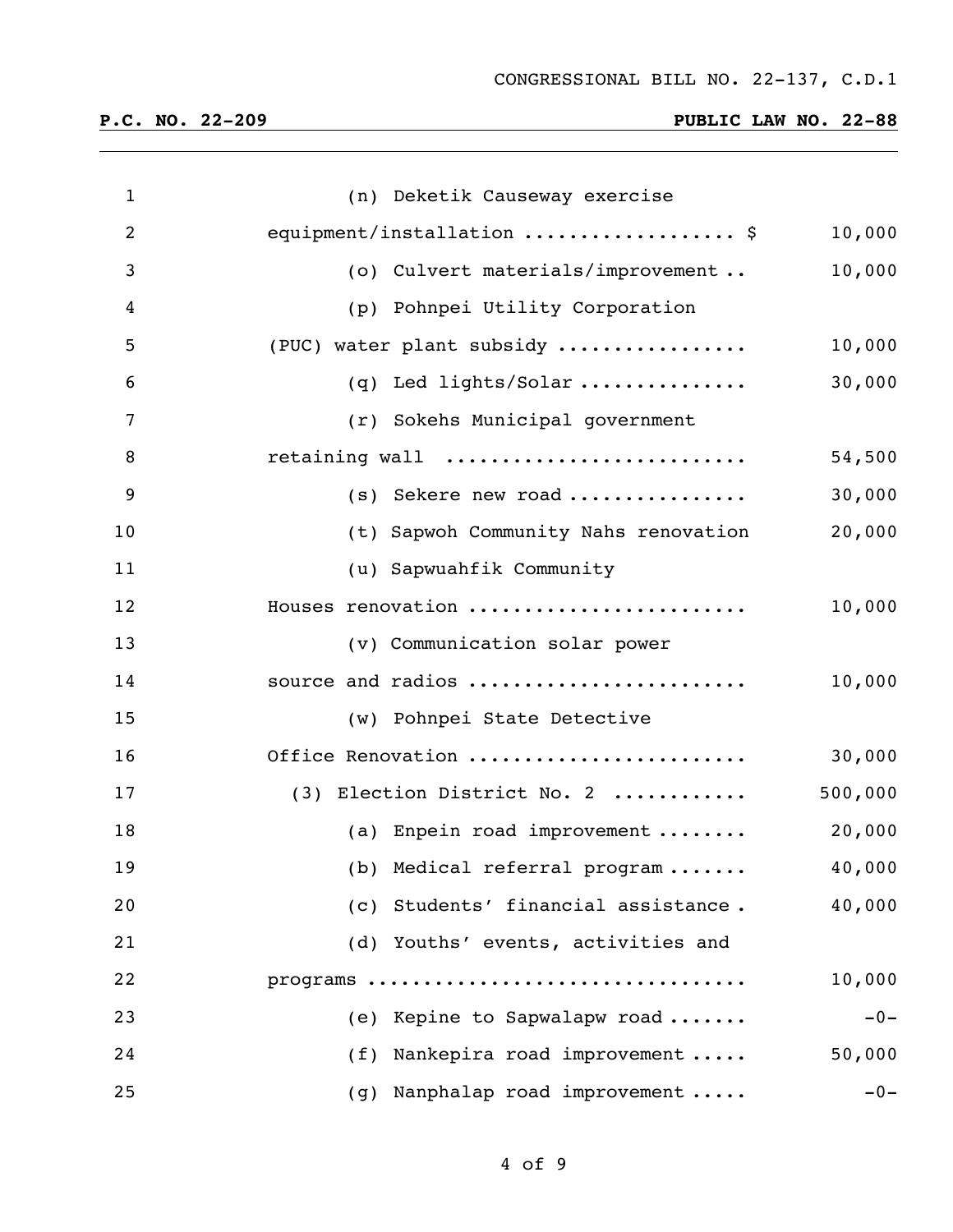| $\mathbf{1}$   | (h) Community Outreach and Advocacy                |
|----------------|----------------------------------------------------|
| $\overline{2}$ | Program/travel needs  \$<br>25,000                 |
| 3              | 20,000<br>$(i)$ Flour making machine               |
| 4              | (j) Election District                              |
| 5              | 20,000<br>No. 2 schools computers                  |
| 6              | (k) Purchase of coral materials/                   |
| 7              | Equipment rental<br>50,000                         |
| 8              | 15,000<br>(1) UCCP Summit Implementation           |
| 9              | 30,000<br>(m) Pahnsapw water system improvement    |
| 10             | (n) Election District No. 2 current                |
| 11             | 20,000<br>and prior obligations                    |
| 12             | 90,000<br>$(0)$ Solar lights                       |
| 13             | (p) Water delivery system                          |
| 14             | Improvement<br>45,000                              |
| 15             | 10,000<br>(q) Isokohnedi En Wein Kitti P.A. System |
| 16             | (r) Contribution for Senpehn Youth                 |
| 17             | Organization (SYO)<br>5,000                        |
| 18             | (s) Menintiensapw en Madolenihmw                   |
| 19             | 10,000<br>P.A. system                              |
| 20             | 500,000<br>(4) Election District No. 3             |
| 21             | (a) Nett, Dolekei road paying<br>25,000            |
| 22             | (b) Road repair and paving, Pahn-                  |
| 23             | Sou, Saladak, U<br>25,000                          |
| 24             | (c) Nett ECE activities,                           |
| 25             | supplies & equipment<br>5,000                      |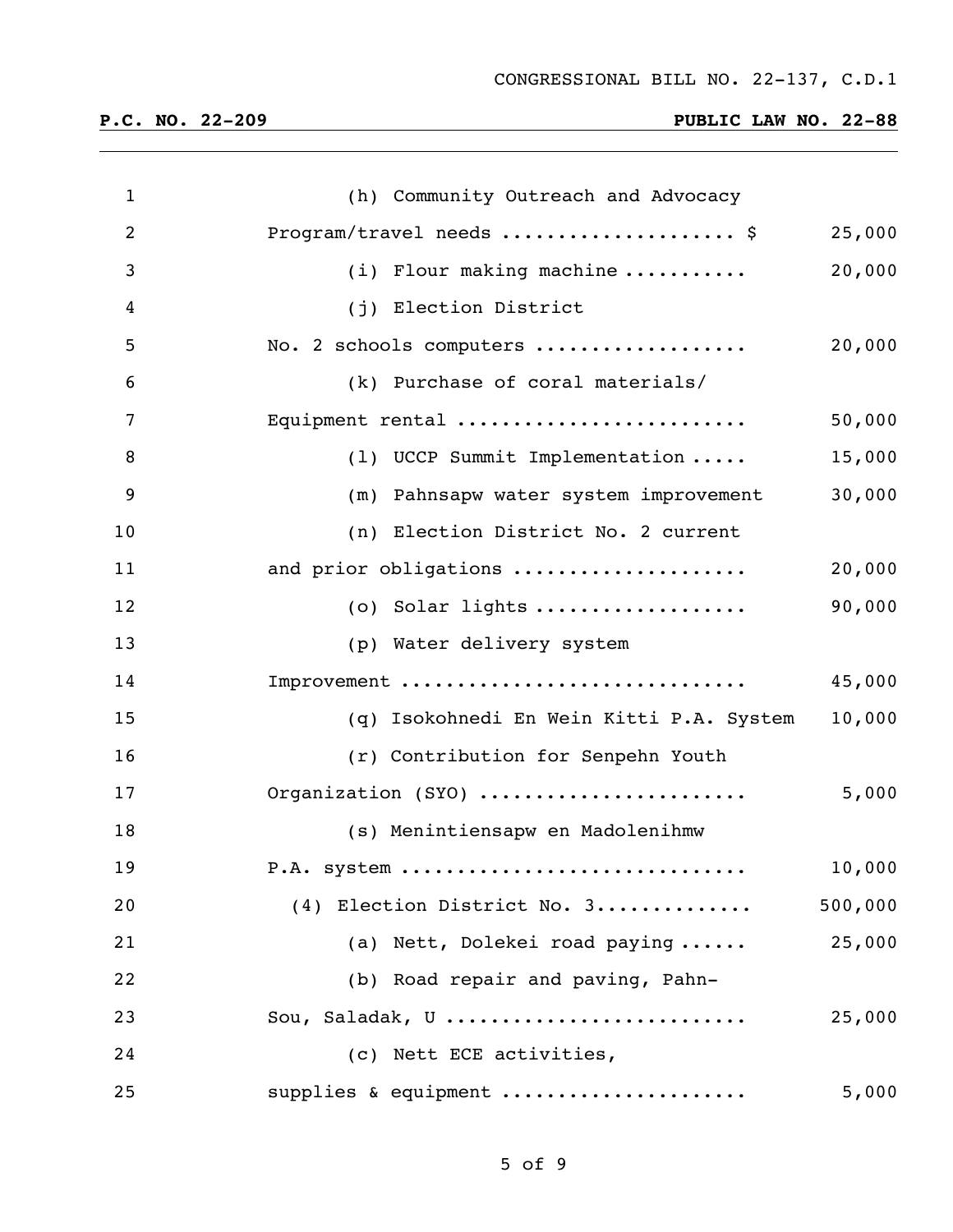| $\mathbf 1$    |     | (d) Nett Municipal Government                                     |         |
|----------------|-----|-------------------------------------------------------------------|---------|
| $\overline{2}$ |     | subsidy/public projects  \$                                       | 60,000  |
| 3              |     | (e) U Municipal Government subsidy/                               |         |
| 4              |     | public projects                                                   | 60,000  |
| 5              |     | (f) Nett School supplies & equipment                              | 20,000  |
| 6              |     | (g) Awak and Saladak school                                       |         |
| 7              |     | supplies & equipment                                              | 15,000  |
| 8              |     | (h) Awak ECE activities,                                          |         |
| 9              |     | supplies & equipment                                              | 5,000   |
| 10             |     | (i) Saladak ECE activities,                                       |         |
| 11             |     | supplies & equipment                                              | 5,000   |
| 12             |     | (j) Pingelap Municipal subsidy                                    | 20,000  |
| 13             |     | (k) Mwokilloa Municipal subsidy                                   | 20,000  |
| 14             |     | (1) Water tanks and pipes                                         | 50,000  |
| 15             | (m) | Saladak road repair and paving.                                   | 50,000  |
| 16             | (n) | Medical referral                                                  | 10,000  |
| 17             | (0) | Community cultural project support                                | 5,000   |
| 18             |     | (p) Nan Dekehn Rohi road paving                                   | 25,000  |
| 19             |     | (q) Travel to conference                                          | 5,000   |
| 20             |     | $(r)$ Eirike new road                                             | 45,000  |
| 21             |     | (s) Xavier Freshmen students tuitions                             | 25,000  |
| 22             |     | (t) Nan U Community Center Parking                                |         |
| 23             |     | Drainage                                                          | 25,000" |
| 24             |     | Section 2. Section 6 of Public Law No. 20-125, as amended by      |         |
|                |     | 25 Public Laws Nos. 20-135, 20-157, 20-179, 21-40, 21-89, 21-141, |         |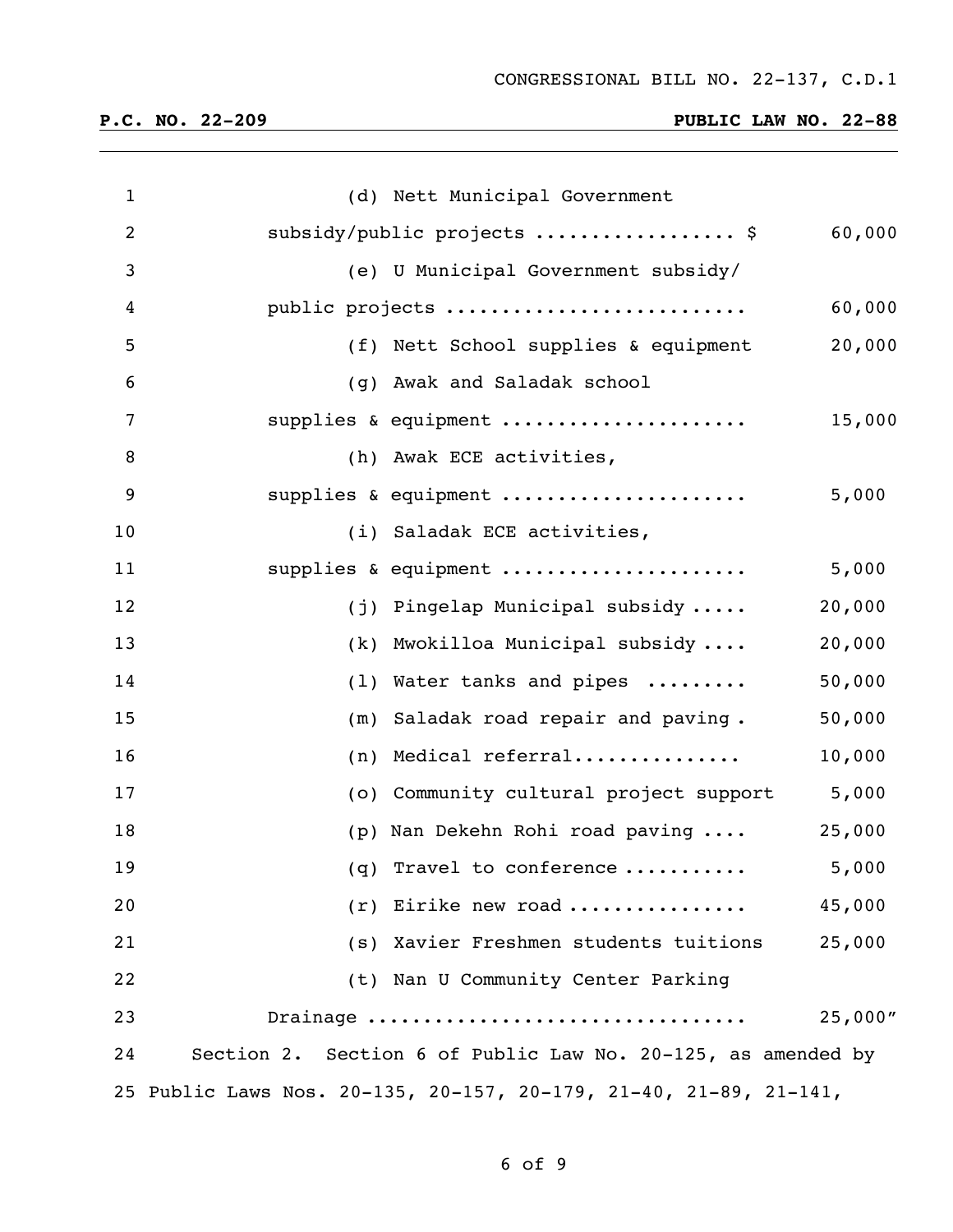21-155, 21-230, 21-239 and 22-70, is hereby further amended to read as follows:

 "Section 6. Allotment and management of funds and lapse date. All funds appropriated by this act shall be allotted, managed, administered and accounted for in accordance with applicable laws, including, but not limited to, the Financial Management Act of 1979. The allottee shall be responsible for ensuring that these funds, or so much thereof as may be necessary, are used solely for the purpose specified in this act, and that no obligations are incurred in excess of the sum appropriated. The allottee of the funds appropriated under section 2 of this act shall be the Governor of Yap State or his designee. The allottee of funds appropriated under sections 3 and 4 of this act shall be the President of the Federated States of Micronesia or his designee; PROVIDED THAT, the allottee of funds appropriated under subsections 3(a) to 3(q) of this act shall be the Mayor of Lelu Town Government or his designee; the allottee of funds appropriated under subsection 4(2)(g) of this act shall be the Mayor of Nukuoro Municipal Government or his designee; the allottee of funds appropriated under subsection 4(2)(j) of this act shall be the President of the COM-FSM College or his designee; the allottee of funds

of 9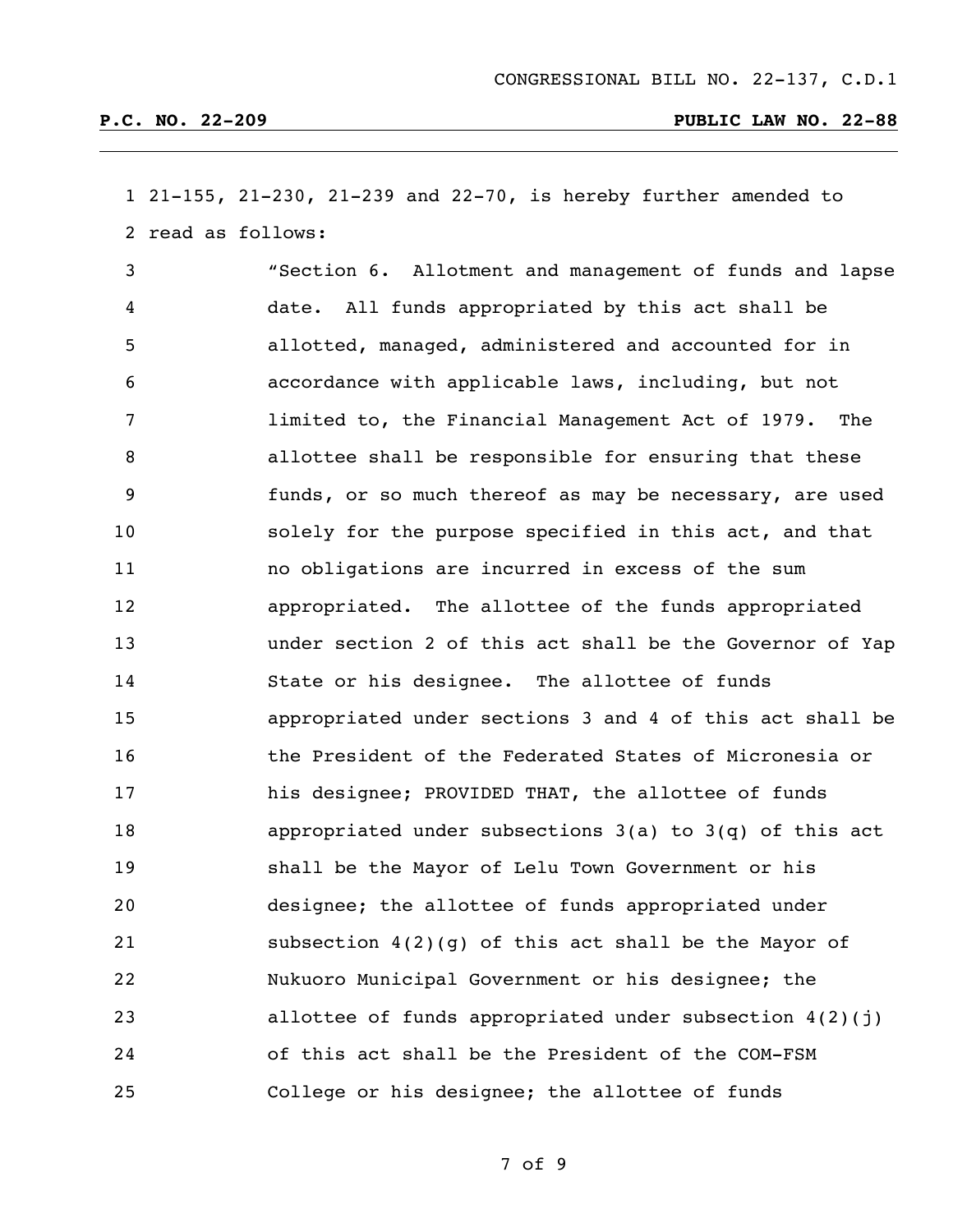| $\mathbf{1}$   | appropriated under subsections $4(2)(p)$ and $4(1)(w)$ of                 |
|----------------|---------------------------------------------------------------------------|
| $\overline{2}$ | this act shall be the Pohnpei Utility Corporation; the                    |
| 3              | allottee of funds appropriated under subsections                          |
| $\overline{4}$ | $4(2)(a)$ , (b), (c), (d), (e), (f), (h), (i), (k), (l),                  |
| 5              | $(m)$ , $(n)$ , $(o)$ , $(q)$ , $(r)$ , $(s)$ and $(v)$ of this act shall |
| 6              | be the Secretary of the Department of Transportation,                     |
| 7              | Communications and Infrastructure or his designee. The                    |
| 8              | allottee of the funds appropriated under subsections                      |
| 9              | $4(4)(j)$ of this act shall be the Mayor of Pingelap                      |
| 10             | Municipal Government or his designee; the allottee of                     |
| 11             | funds appropriated under subsection $4(4)(k)$ of this act                 |
| 12             | shall be the Mayor of Mwokilloa Municipal Government or                   |
| 13             | his designee. The allottee of funds appropriated under                    |
| 14             | subsection $4(4)(m)$ of this act shall be the Pohnpei                     |
| 15             | Transportation Authority. The allottee of the funds                       |
| 16             | appropriated under subsections $5(1)$ and $5(6)$ of this act              |
| 17             | shall be the Governor of Chuuk State or his designee;                     |
| 18             | the allottee of the funds appropriated under subsection                   |
| 19             | 5(2) of this act shall be the Mortlocks Island                            |
| 20             | Development Authority (MIDA); the allottee of the funds                   |
| 21             | appropriated under subsection 5(3) of this act shall be                   |
| 22             | the Mayor of Weno Municipal Government or his designee;                   |
| 23             | the allottee of the funds appropriated under subsection                   |
| 24             | 5(4) of this act shall be the Southern Namoneas                           |
| 25             | Development Authority; the allottee of the funds                          |